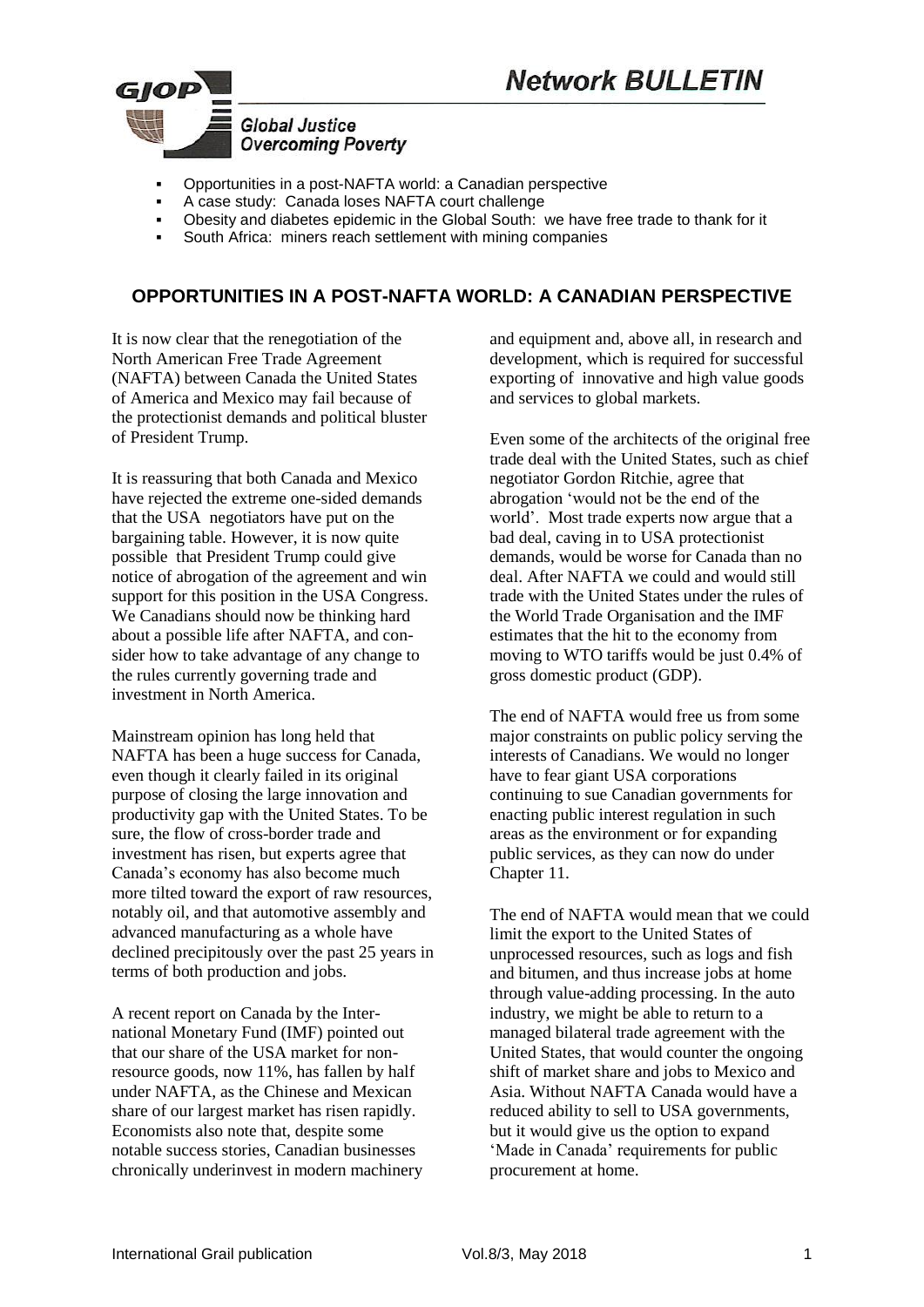No NAFTA would also mean we could more stringently review foreign takeovers of Canadian companies to ensure that they are in the national interest. It makes more sense than ever to review takeovers at a time when Canadian governments are heavily subsidising new corporate invest-ment in areas such as clean energy and advanced manufacturing with the goal of building up Canadian-based innovative companies that can create the knowledge-based jobs of the future.

Canada has always been and should remain a trading nation with close linkages to the global economy. I hope my point is clear. No Canadian wants the current negotiations to fail. However, the end of NAFTA could present us with major new opportunities.

*Ed Broadbent , Chair of the Broadbent Institute, Toronto Star,* Oct. 19, 2017, [www.thestar/opinion](http://www.thestar/opinion)

### **A case study CANADA LOSES NAFTA COURT CHALLENGE**

The is a case study of **how any country's laws and policies can be defeated** by a socalled 'free trade' agreement which allows a corporation to sue a government when it makes a decision that restricts the corporation's profits. We first reported on this particular issue in the GJOP Bulletin, March 2015, although we have often written in strong opposition to Investor-State Dispute Settlement (ISDS) provisions in all trade agreements.

When the USA company *Bilcon* proposed an expansion of the White Point quarry in Digby Neck, Nova Scotia, in September 2002, the Nova Scotia and Federal governments rejected it after a joint assessment panel recommended against it. The Joint Review Panel spent three years in extensive community consultation and review of government policy and planning documents. It based its recommendation on such sustainability principles as public involvement, traditional community knowledge, ecosystem analysis, sustain-able development and the precautionary principle.

The company challenged the governments' decision before a tribunal set up under Chapter 11 in the North American Free Trade Agreement (NAFTA). The tribunal found in favour of *Bilcon*. Canada then appealed against this finding in its Federal

Court, arguing, among other things, that the NAFTA tribunal had exceeded its jurisdiction when it overruled a Canadian environmental assessment panel. On 25th April 2018, Federal Court judge, Anne MacTavish, ruled that the NAFTA tribunal had made no errors that warranted a reversal of its decision. Having won this challenge, Bilcon intends to claim dam-ages from Canada, estimated to be bet-ween US\$300 and \$500 million.

*Ecojustice* lawyer, Amir Attaran says: 'NAFTA tribunals are only supposed to decide questions of NAFTA law. In this case, the NAFTA tribunal went outside its realm of expertise to rule on a matter of Canadian law, and now Canadian taxpayers are on the hook for half a billion dollars to a single company. That's enough money to pay the salaries of at least 7,000 nurses or teachers for one year. There is clearly a problem with NAFTA and its investment protection chapter'.

This is a world-wide issue as corporations succeed in winning similar investment protection in more and more trade agreements. Peoples' sovereignty is at stake.

*Sources: Canadian Press, Statement from Ecojustice, East Coast Environmental Law and Sierra Club Canada, 2 May 2018. Sent M. Boyd, edited A. Healey.*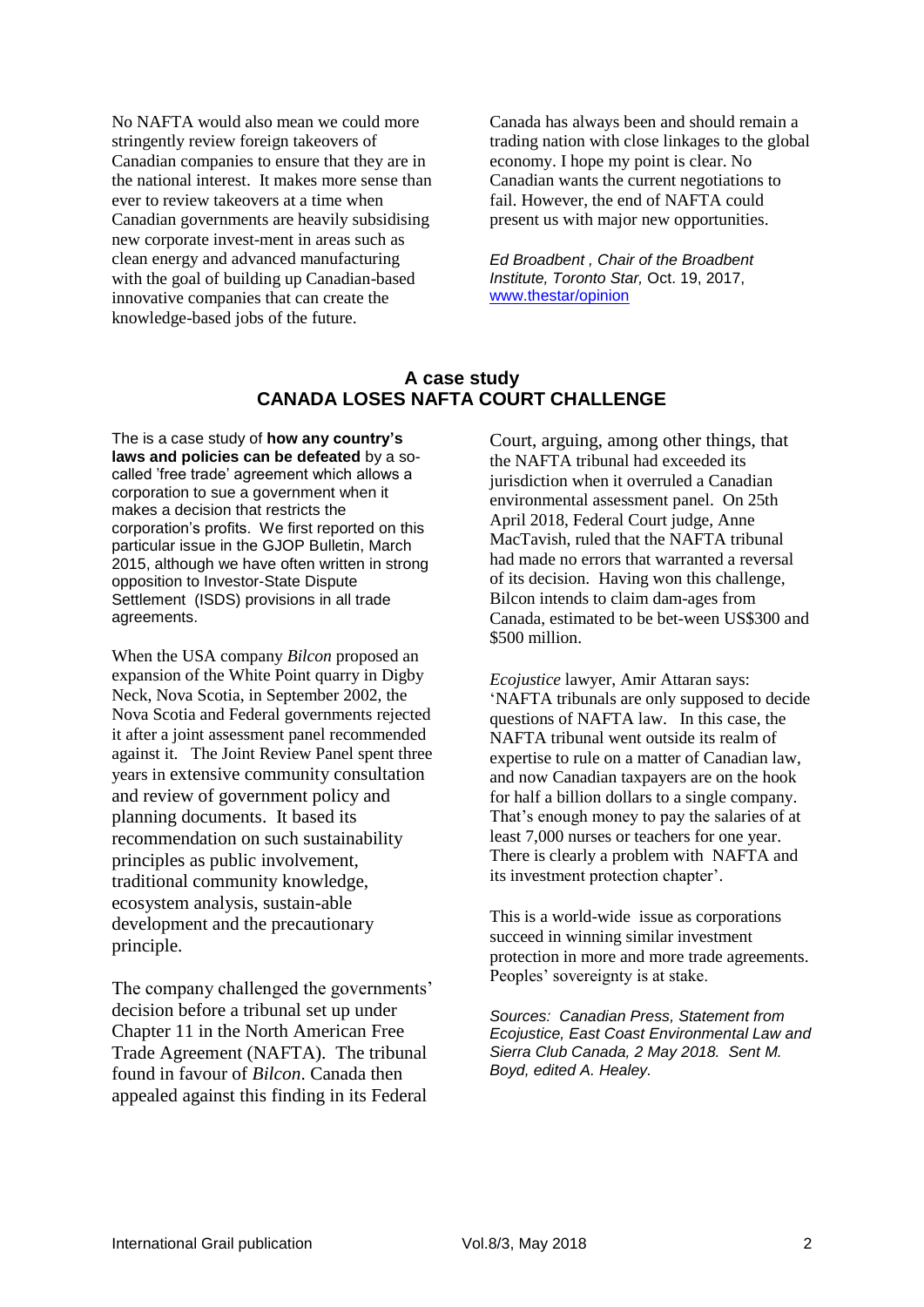# **OBESITY AND DIABETES EPIDEMIC IN THE GLOBAL SOUTH WE HAVE FREE TRADE TO THANK FOR IT**

Today, many countries in the global south are experiencing an explosion of diabetes and obesity. <sup>1</sup> Why? Because governments have welcomed the products of transnational food companies looking for 'new growth markets' for their poor quality, heavily processed food. For big conglomerates to increase their profits, they need to sell products aimed at hundreds of millions of the world's poor.

Many of these people still eat food they produce themselves or buy from national markets that sell local produce. The livelihoods of untold numbers of people lie in local food systems and circuits. But large food corporations are infiltrating and inundating traditional food distribution channels around the world, and replacing local foods with junk, often with the direct support of local governments. Free trade and investment agreements have been essential to their success.

[Here we take the case of Mexico. which provides a stark picture of the consequences. We leave it to our readers to consider the situation in their own countries – Editor]

Over the past 20 years, the government of Mexico has signed more than a dozen free trade agreements and nearly 30 investment treaties that have opened the countryside and the retail sector to transnational companies. Between 1999 and 2004, three quarters of the foreign investment in Mexico went into the production of processed foods and sales of processed foods went up by 5% - 10% per year. Mexico is now one of the 10 biggest producers of processed food in the world, with total sales reaching US\$124 billion in 2012. The corporations running this business – such as PepsiCo, Nestlé, Unilever and Danone – made US\$28 billion in profits from these sales, \$9 billion more than they made in Brazil, Latin America's largest economy.

Mexico offers the global food industry not only low operation costs, but a network of

trade agreements that provide access to big markets such as the European Union and the USA. At the same time, these corporations are investing heavily in taking over local distribution. The number of supermarkets, discount chains and convenience stores exploded: in 1997, their numbers went from 700 to 3,850; there were 5,730 such stores in 2004. By 2015, Oxxo, a convenience store chain owned by a unit of Coca-Cola Mexico, was opening an average of three stores a day, and aiming to inaugurate its  $14,000<sup>th</sup>$  store in Mexico that year.

This has meant a radical change in peoples' diets and a disproportionate increase in malnutrition, obesity and diabetes. According to Mexico's National Institute for Public Health, between 1988 and 2012 the proportion of obese women in the ages 20 to 49 increased from 9.5% to 37.5%. A staggering 29% of Mexican children aged 5 to 11 were overweight, as were 35% of youngsters between 11 and 19. Mexico's Diabetes Foundation points out that the level of diabetes is equally troubling. Up to 10 million people suffer from the disease, including 21% of people between the ages of 65 and 74; and around 2 million are unaware they have it. Mexico is ranked sixth in the world for diabetes deaths. Obesity and diabetes interact so strongly that a new term has emerged: 'diabesity'. This is all thanks to the transnational food industry supported by governments.

After visiting the country in 2012, the UN Special Rapporteur on the Right to Food said: 'The overweight and obesity emergency that Mexico is facing could have been avoided, or largely mitigated, if the health concerns linked to shifting diets had been integrated into the design of the country's trade policies'. Health is just as important to development as trade; countries should not pursue one at the expense of the other.

*Source: Ramon Vera Herrera The Guardian, April 2015. Edited by M. Boyd.* 

1

<sup>&</sup>lt;sup>1</sup> Diabetes is a complex disease. While obesity is a major factor in the development of diabetes, the

disease may have a genetic cause. Pregnant women may acquire gestational diabetes.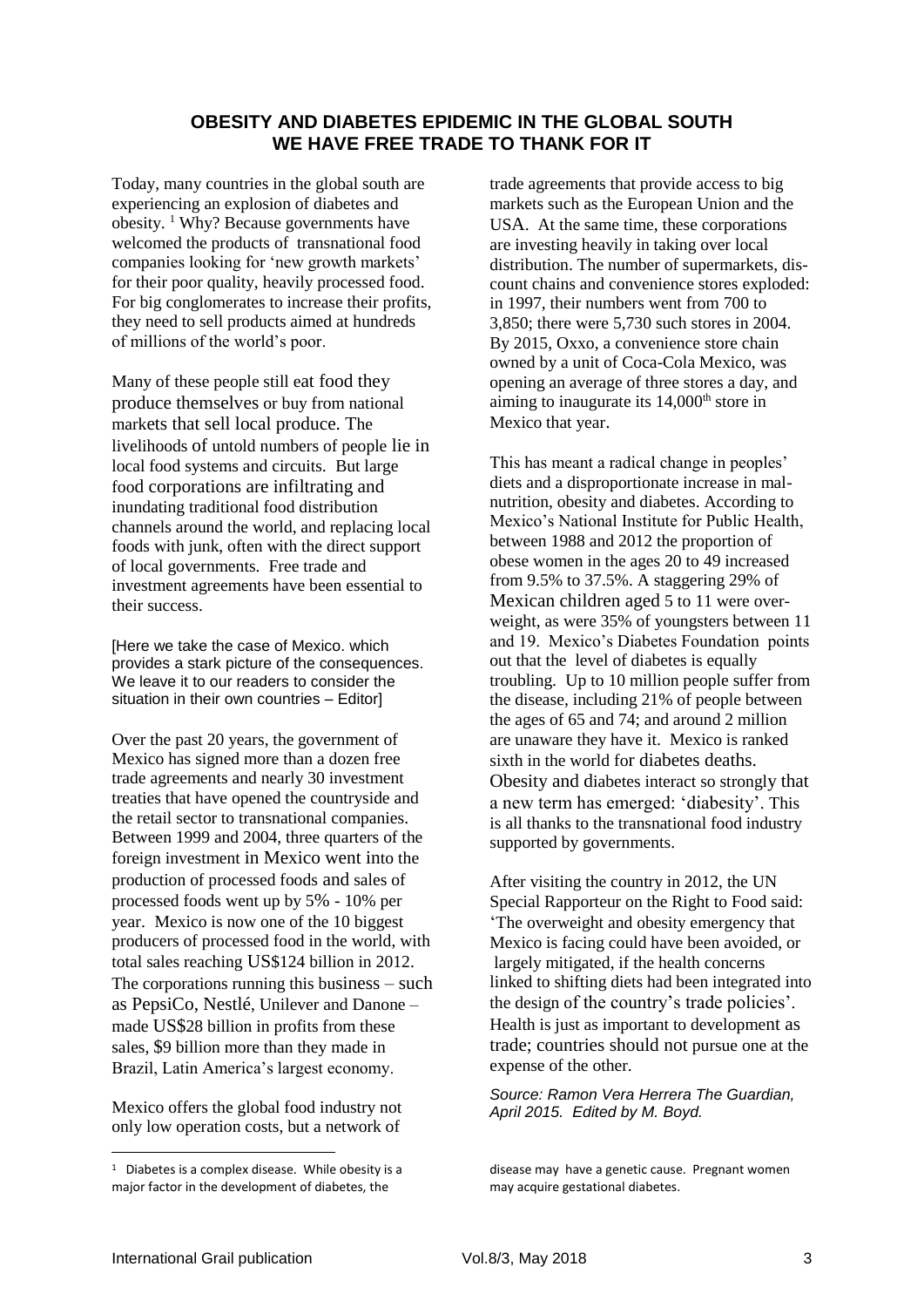## **SOUTH AFRICA: MINERS REACH SETTLEMENT WITH MINING COMPANIES**

Critics of trade agreements constantly point to their neglect of just labour requirements. Here is an example of the poor health safety standards of six mining companies working in South Africa. Such destructive lack of concern for workers exists all over the world.

On 3rd May, South African gold producers agreed on a 5 billion rand (US\$400 million) class action settlement with law firms representing thousands of miners who contracted the fatal lung diseases, silicosis and tuberculosis. Silicosis is an incurable disease caused by inhaling silica dust from goldbearing rocks. It causes shortness of breath, a persistent cough and chest pains, and also makes people highly susceptible to tuberculosis. This most far-reaching class action settlement ever concluded in South Africa follows a six-year legal battle by miners to win compensation for illnesses they contracted over decades, because of negligence in health and safety.

Estimates for the number of potential claimants range from tens of thousands to hundreds of thousands. The companies involved are Harmony Gold, Gold Fields, African Rainbow Minerals, Sibanye-Stillwater, AngloGold Ashanti and Anglo American South Africa. The latter no longer has gold assets but historically was a bullion producer. Three smaller gold producers are not party to the settlement and the class action against them will continue. Almost all the claimants are black miners from South Africa and

neighbouring countries, such as Lesotho, who were not pro-vided with adequate protection either during apartheid rule or after it ended in 1994.

The settlement is in three parts and a Trust will have 12 years to track down the claimants and distribute the funds - no easy task as many are in remote rural areas and may not have proper medical and other records. Out of the 5 billion rand, 845 million rand will be used to cover the administration expenses of the Trust over the 12 years and 370 million rand will be paid to the law firms. The remainder is for 'compensation' and the final total will depend on the number of claims that are processed. If there are more claimants than estimated, the 5 billion rand could increase. If there are fewer, it will decrease.

While the money to be distributed hardly compensates for such extensive and severe damage to workers and their dependants, the workers agreed that this settlement was preferable to pursuing even longer expensive litigation; and it enabled claimants to get some relief from their suffering more quickly.

In recent years, the gold mining industry in South Africa has taken precautions to protect its workers from contracting silicosis.

*Source: Ed Stoddard and Patricia Aruo, Health News, 3 May 2018. Sent by Jane Harris. Edited by A Healey*

'The teaching set forth by our predecessor Leo XIII in *[Rerum Novarum](http://w2.vatican.va/content/leo-xiii/en/encyclicals/documents/hf_l-xiii_enc_15051891_rerum-novarum.html)* is still valid today: when two parties are in very unequal positions, their mutual consent alone does not guarantee a fair contract... In *[Rerum Novarum](http://w2.vatican.va/content/leo-xiii/en/encyclicals/documents/hf_l-xiii_enc_15051891_rerum-novarum.html)* this principle was set down with regard to a just wage for the individual worker; but it should be applied with equal force to contracts made between nations: trade relations can no longer be based solely on the principle of free, unchecked competition, for it very often creates an economic dictatorship. Free trade can be

called just only when it conforms to the demands of social justice...'

Pope Paul VI, Populorum Progressio, 1967